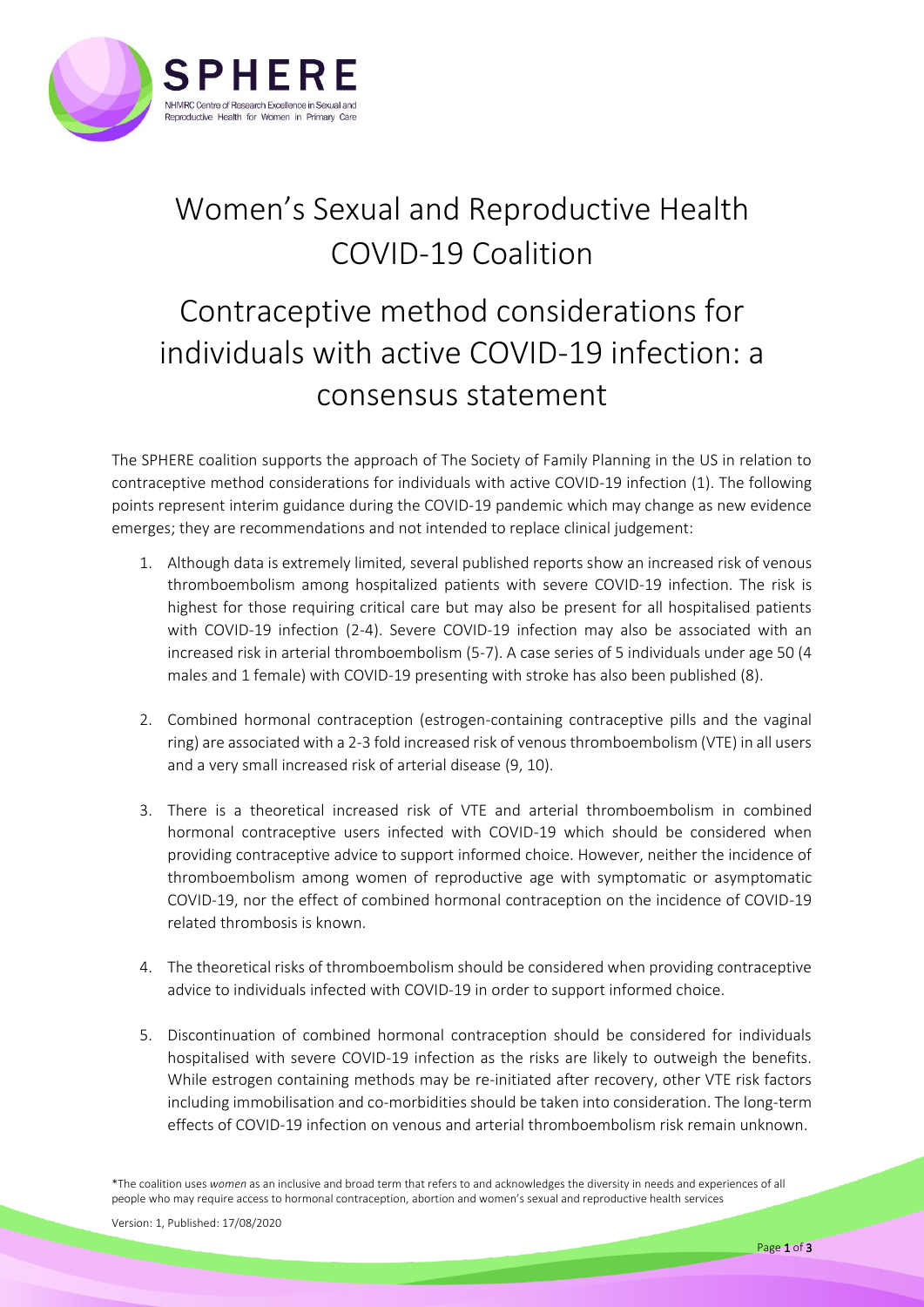

- 6. Continuation of combined hormonal contraception appears reasonable for individuals with asymptomatic or mild COVID-19 infection. The theoretical increased risk of thromboembolism should be discussed and, if desired, alternative methods considered.
- 7. Progestogen-only methods of contraception (the etonogestrel implant, hormonal IUDs, depot medroxyprogesterone injectable and progestogen only pills) and non-hormonal methods (copper IUDs and barrier methods) are not associated with an increased risk of thromboembolic disease and can be continued or initiated for an individual infected with COVID-19 (11-13).

\*The coalition uses *women* as an inclusive and broad term that refers to and acknowledges the diversity in needs and experiences of all people who may require access to hormonal contraception, abortion and women's sexual and reproductive health services